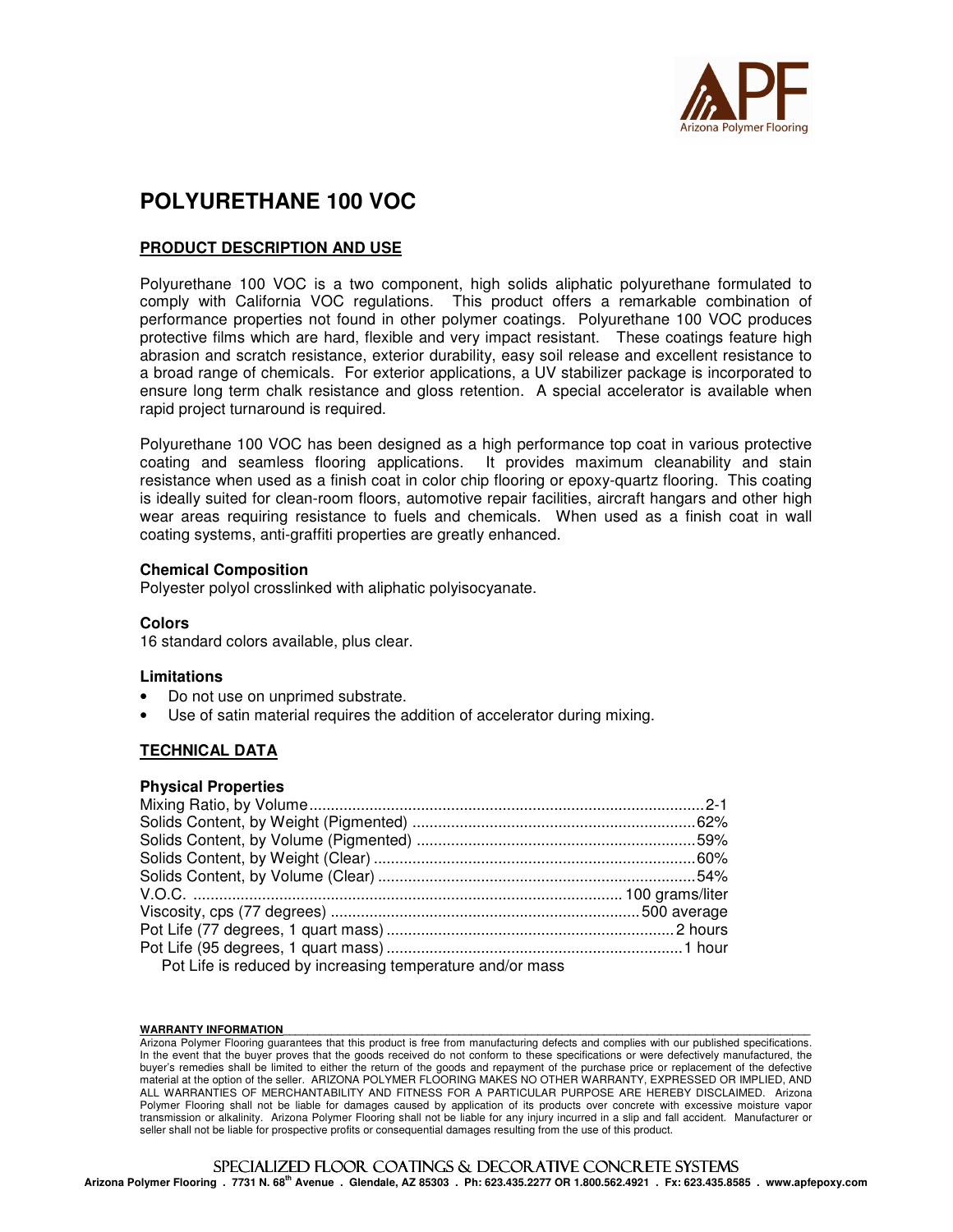### **Physical Properties (Cont'd)**

| Dry Times (77 degrees) |                                                                                      |
|------------------------|--------------------------------------------------------------------------------------|
|                        |                                                                                      |
|                        |                                                                                      |
|                        |                                                                                      |
|                        |                                                                                      |
| time.                  | Higher temperatures will shorten cure time and lower temperatures will lengthen cure |

### **Performance Properties**

| Tabor Abrasion (1000 gm. load 1000 cycles, CS 17 wheel) 38 mg. loss     |  |
|-------------------------------------------------------------------------|--|
|                                                                         |  |
| Impact Resistance (ASTM D-2794)passes 120 inch-pound direct and reverse |  |

### **CHEMICAL AND STAIN RESISTANCE (ASTM D-1308 24 HOUR IMMERSION)**

\* Exposures longer than 72 hours will soften the coating film

### **GENERAL INFORMATION**

### **Moisture Vapor Emissions/Alkalinity Precautions**

All interior concrete floors not poured over an effective moisture vapor retarder are subject to possible moisture vapor transmission and related high levels of alkalinity that may lead to blistering and failure of the coating system. It is the coating applicator's responsibility to conduct calcium chloride and relative humidity probe testing to determine if excessive levels of vapor emissions or alkalinity are present before applying any coatings. These test kits are available from APF. Arizona Polymer Flooring and its sales agents will not be responsible for coating failures due to undetected moisture vapor emissions or related high levels of alkalinity.